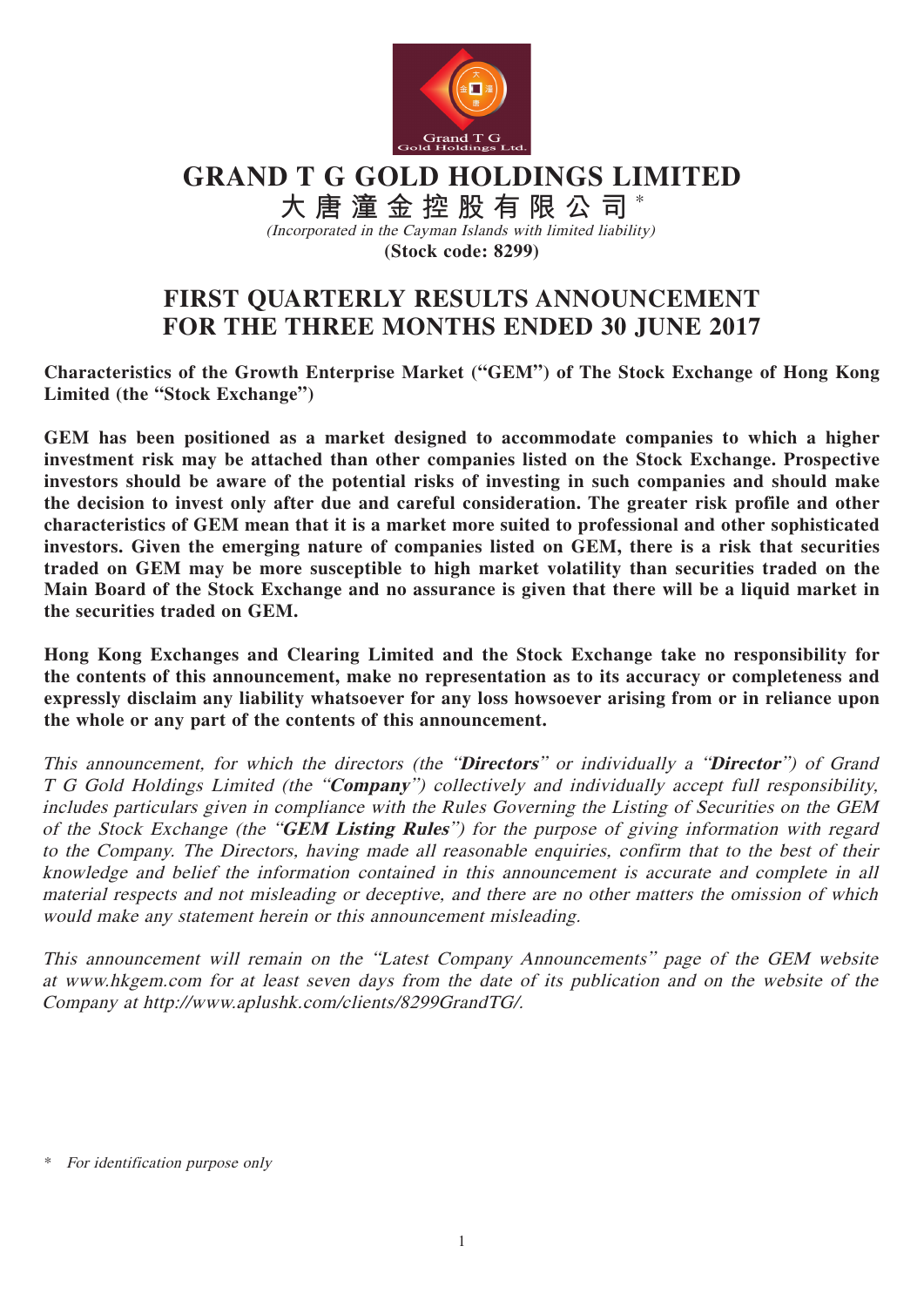The board of Directors (the "**Board**") hereby announces the unaudited consolidated results of the Company and its subsidiaries (collectively, the "**Group**") for the three months ended 30 June 2017, together with the unaudited comparative figures for the corresponding period in previous year as follows:

## **UNAUDITED CONDENSED CONSOLIDATED INCOME STATEMENT**

For the three months ended 30 June 2017

|                                      | (Unaudited)<br>Three months ended<br>30 June |                         |                  |
|--------------------------------------|----------------------------------------------|-------------------------|------------------|
|                                      | <b>Notes</b>                                 | 2017<br><b>HK\$'000</b> | 2016<br>HK\$'000 |
| Revenue                              | $\mathfrak{Z}$                               | 36,984                  | 6,374            |
| Cost of sales                        |                                              | (18, 442)               | (3,055)          |
| Gross profit                         |                                              | 18,542                  | 3,319            |
| Other income                         | $\mathfrak{Z}$                               | 1,880                   | 95               |
| Selling and distribution expenses    |                                              | (2,916)                 | (2,883)          |
| Legal and resumption expenses        |                                              | (10, 288)               | (1,200)          |
| Administrative expenses              |                                              | (10, 604)               | (4, 334)         |
| Operating results                    |                                              | (3,386)                 | (5,003)          |
| Finance costs                        |                                              | (5, 411)                | (5,105)          |
| Loss before tax                      | $\overline{A}$                               | (8,797)                 | (10, 108)        |
| Income tax expense                   | 5                                            |                         |                  |
| Loss for the period                  |                                              | (8,797)                 | (10, 108)        |
| Loss for the period attributable to: |                                              |                         |                  |
| Equity holders of the Company        |                                              | (11, 361)               | (8,525)          |
| Non-controlling interest             |                                              | 2,564                   | (1, 583)         |
|                                      |                                              | (8,797)                 | (10, 108)        |
|                                      |                                              | <b>HK</b> Cents         | <b>HK</b> Cents  |
| <b>Losses per share</b>              |                                              |                         |                  |
| <b>Basic</b>                         | 6                                            | (0.07)                  | (0.06)           |
| Diluted                              |                                              | N/A                     | N/A              |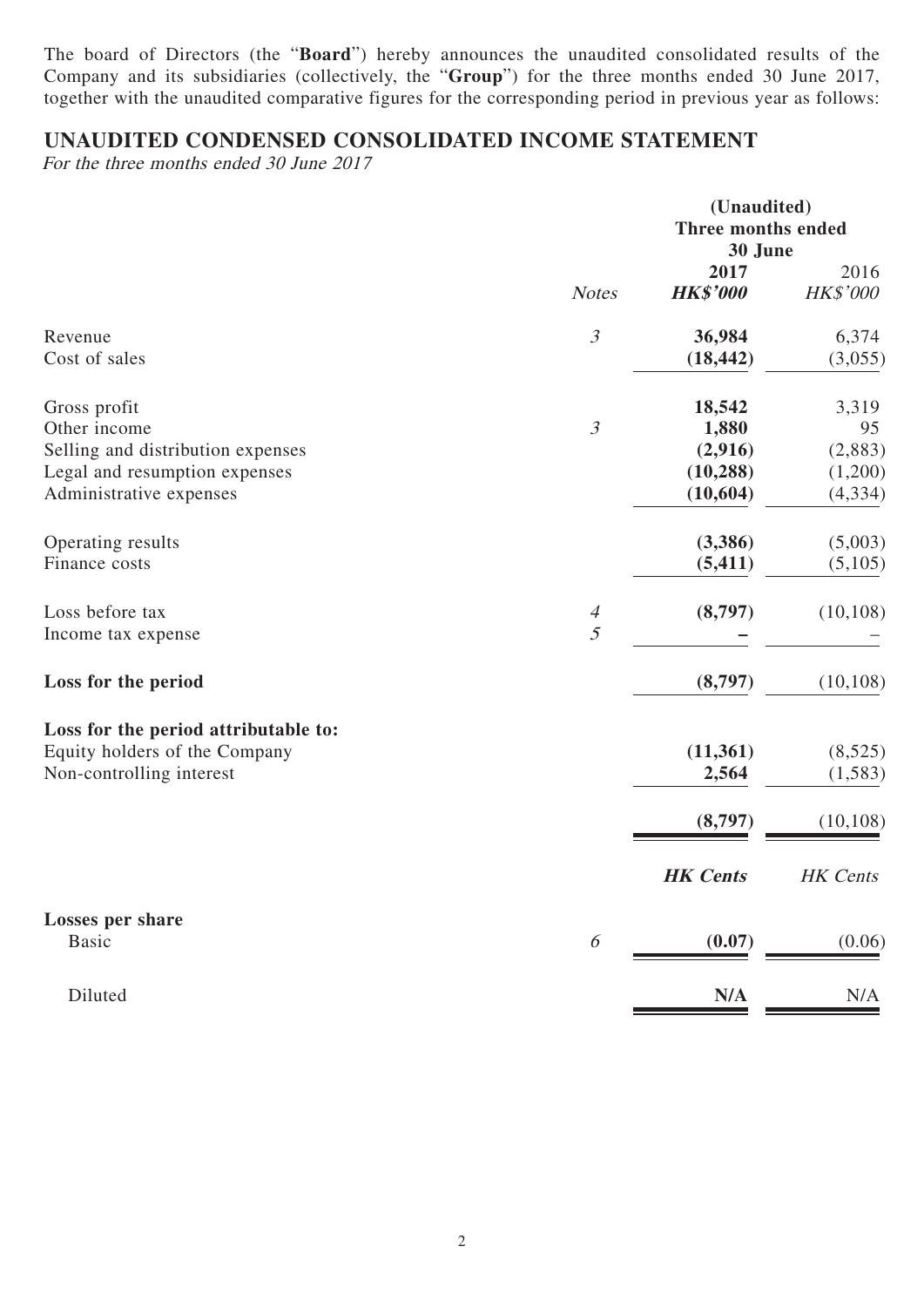# **UNAUDITED CONDENSED CONSOLIDATED STATEMENT OF COMPREHENSIVE INCOME**

For the three months ended 30 June 2017

|                                                                                                                                                                                                 |                               | (Unaudited)             |                         |  |
|-------------------------------------------------------------------------------------------------------------------------------------------------------------------------------------------------|-------------------------------|-------------------------|-------------------------|--|
|                                                                                                                                                                                                 | Three months ended<br>30 June |                         |                         |  |
|                                                                                                                                                                                                 | <b>Notes</b>                  | 2017<br><b>HK\$'000</b> | 2016<br><b>HK\$'000</b> |  |
| Loss for the period<br>Other comprehensive income for the period:<br>Item that may be reclassified subsequently to profit or loss<br>Exchange differences arising from translation of financial |                               | (8,797)                 | (10, 108)               |  |
| statements of overseas subsidiaries                                                                                                                                                             |                               | 4,423                   | (7,256)                 |  |
|                                                                                                                                                                                                 |                               | 4,423                   | (7,256)                 |  |
| Total comprehensive loss for the period:                                                                                                                                                        |                               | (4,374)                 | (17, 364)               |  |
| Total comprehensive loss attributable to:                                                                                                                                                       |                               |                         |                         |  |
| Equity holders of the Company<br>Non-controlling interest                                                                                                                                       |                               | (7,050)<br>2,676        | (15,648)<br>(1,716)     |  |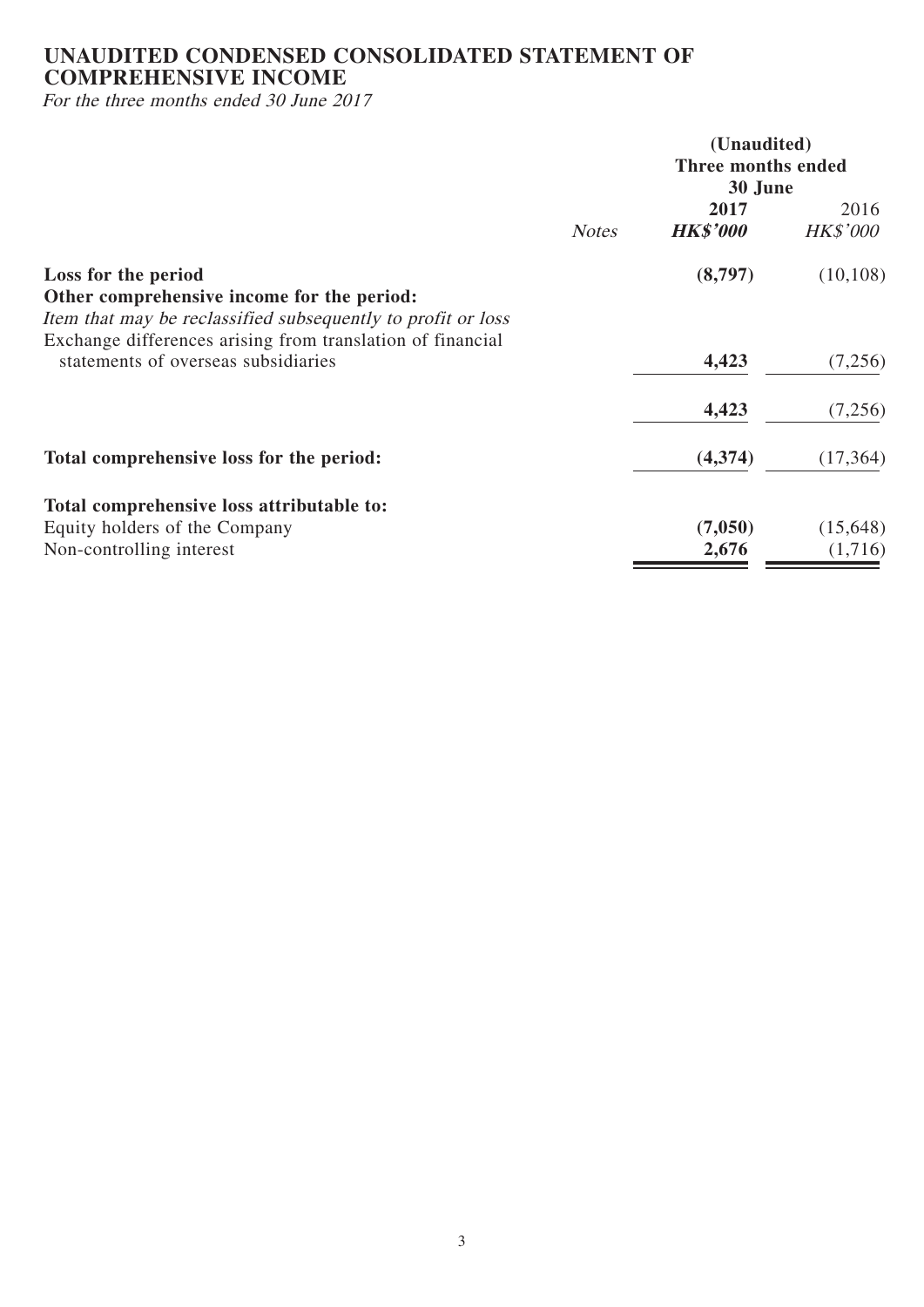## **CONDENSED CONSOLIDATED STATEMENT OF CHANGES IN EQUITY (UNAUDITED)**

For the three months ended 30 June 2017

|                                                                                                                                 | Attributable to equity holders of the Company        |                                     |                                                                  |                                               |                                                    |                                          |                              |                                             |                          |
|---------------------------------------------------------------------------------------------------------------------------------|------------------------------------------------------|-------------------------------------|------------------------------------------------------------------|-----------------------------------------------|----------------------------------------------------|------------------------------------------|------------------------------|---------------------------------------------|--------------------------|
|                                                                                                                                 | <b>Issued</b><br>share<br>capital<br><b>HK\$'000</b> | Share<br>premium<br><i>HK\$'000</i> | Foreign<br>currency<br>translation<br>reserve<br><b>HK\$'000</b> | Share<br>option<br>reserve<br><i>HK\$'000</i> | Convertible<br>bonds<br>reserve<br><b>HK\$'000</b> | Accumulated<br>losses<br><b>HK\$'000</b> | Sub-total<br><b>HK\$'000</b> | Non-<br>controlling<br>interest<br>HK\$'000 | Total<br><b>HK\$'000</b> |
| At 1 April 2017                                                                                                                 | 53,794                                               | 1,690,765                           | 1,222                                                            | 26,703                                        | 5,036                                              | (1,710,920)                              | 66,600                       | 8,754                                       | 75,354                   |
| Issue of shares upon placing and<br>capitalization of shareholders' loan                                                        | 26,897                                               | 104,767                             |                                                                  |                                               |                                                    |                                          | 131,664                      | -                                           | 131,664                  |
| Net income/(loss) for the period                                                                                                |                                                      |                                     |                                                                  |                                               |                                                    | (11,361)                                 | (11,361)                     | 2,564                                       | (8,797)                  |
| Other comprehensive income:<br>Exchange differences arising from translation of<br>financial statement of overseas subsidiaries |                                                      |                                     | 4,311                                                            |                                               |                                                    |                                          | 4,311                        | 112                                         | 4,423                    |
| Total comprehensive income/(loss) for the period                                                                                |                                                      |                                     | 4,311                                                            |                                               |                                                    | (11,361)                                 | 7,050                        | 2,676                                       | (4,374)                  |
| At 30 June 2017                                                                                                                 | 80,691                                               | 1,795,532                           | 5,533                                                            | 26,703                                        | 5,036                                              | (1,722,281)                              | 191,214                      | 11,430                                      | 202,644                  |

# **CONDENSED CONSOLIDATED STATEMENT OF CHANGES IN EQUITY (UNAUDITED)**

For the three months ended 30 June 2016

|                                                                                                                                 | Attributable to equity holders of the Company<br>Foreign |                                            |                                                       |                                                      |                                                    |                                          |                              |                                                    |                                 |
|---------------------------------------------------------------------------------------------------------------------------------|----------------------------------------------------------|--------------------------------------------|-------------------------------------------------------|------------------------------------------------------|----------------------------------------------------|------------------------------------------|------------------------------|----------------------------------------------------|---------------------------------|
|                                                                                                                                 | <b>Issued</b><br>share<br>capital<br><b>HK\$'000</b>     | <b>Share</b><br>premium<br><b>HK\$'000</b> | currency<br>translation<br>reserve<br><b>HK\$'000</b> | <b>Share</b><br>option<br>reserve<br><b>HK\$'000</b> | Convertible<br>bonds<br>reserve<br><i>HK\$'000</i> | Accumulated<br>losses<br><b>HK\$'000</b> | Sub-total<br><b>HK\$'000</b> | Non-<br>controlling<br>interest<br><b>HK\$'000</b> | <b>Total</b><br><i>HK\$'000</i> |
| At 1 April 2016 (restated)                                                                                                      | 53,794                                                   | 1,690,765                                  | 14,272                                                | 26,703                                               | 5,036                                              | (1,701,141)                              | 89,429                       | (2, 392)                                           | 87,037                          |
| Net loss for the period                                                                                                         |                                                          |                                            |                                                       |                                                      | $\overline{\phantom{0}}$                           | (8,525)                                  | (8,525)                      | (1,583)                                            | (10, 108)                       |
| Other comprehensive income:<br>Exchange differences arising from translation of<br>financial statement of overseas subsidiaries |                                                          |                                            | (7, 123)                                              |                                                      |                                                    |                                          | (7, 123)                     | (133)                                              | (7,256)                         |
| Total comprehensive loss for the period                                                                                         |                                                          |                                            | (7, 123)                                              |                                                      |                                                    | (8,525)                                  | (15,648)                     | (1,716)                                            | (17, 364)                       |
| At 30 June 2016                                                                                                                 | 53,794                                                   | 1,690,765                                  | 7,149                                                 | 26,703                                               | 5,036                                              | (1,709,666)                              | 73,781                       | (4,108)                                            | 69,673                          |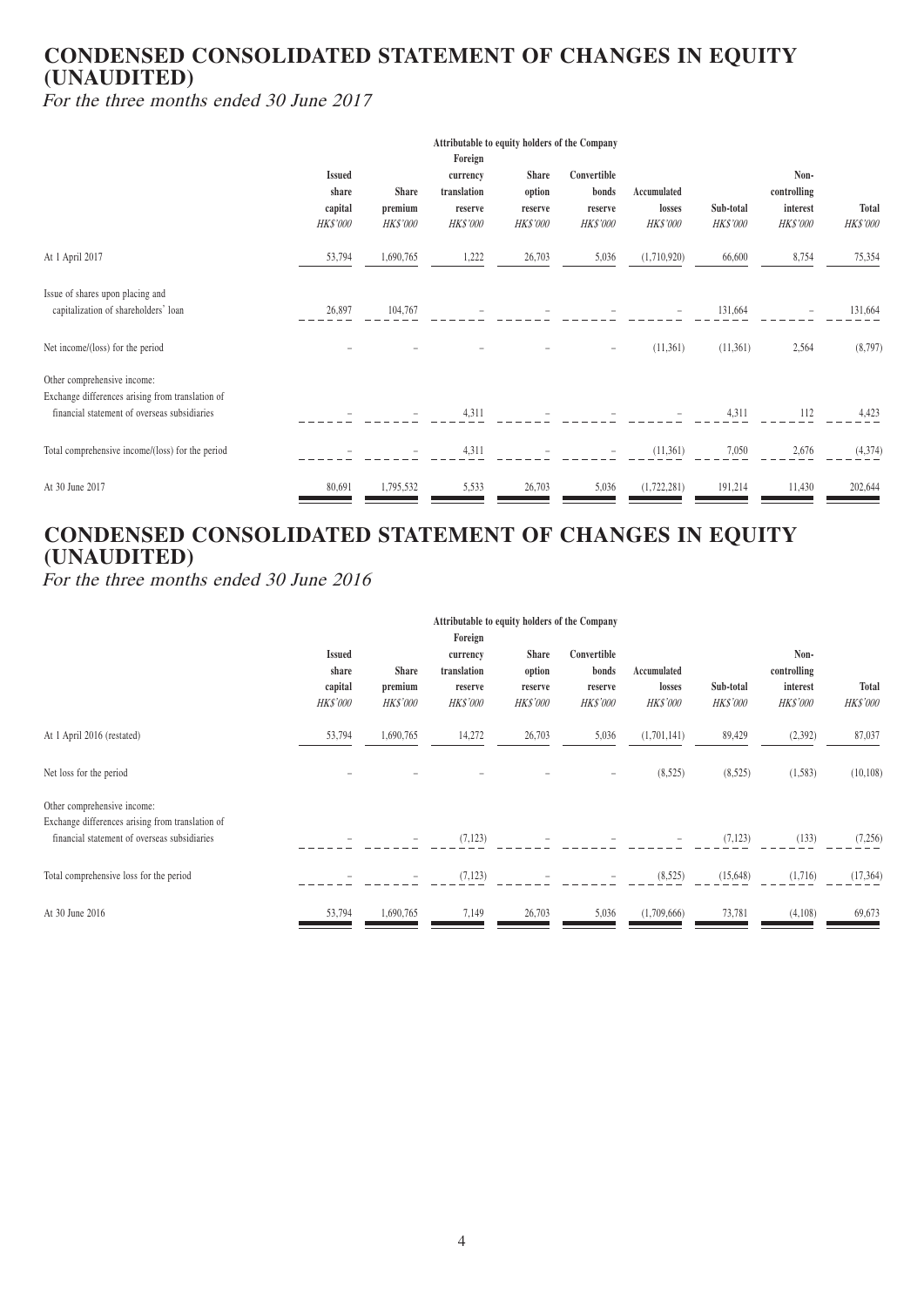## **NOTES:**

#### **1. CORPORATE INFORMATION**

The Company was incorporated in the Cayman Islands as an exempted company with limited liability under the Companies Law, Cap 22 (Law 3 of 1961, as consolidated and revised) of the Cayman Islands. Its principal place of business in Hong Kong is Unit 801, 8th Floor, Beautiful Group Tower, 74-77 Connaught Road Central, Central, Hong Kong. The Company's shares are listed on the GEM of the Stock Exchange.

The principal places of business of the Group are in the PRC and Hong Kong. The principal activity of the Company is investment holding. Its subsidiaries (together with the Company collectively referred to as the "**Group**" hereinafter) are principally engaged in gold exploration, mining and mineral processing.

The unaudited condensed consolidated financial statements are presented in Hong Kong dollars ("**HK\$**"), and the functional currency of the Company is HK\$, with values rounded to the nearest thousand.

#### **2. BASIS OF PREPARATION**

The Group's unaudited condensed consolidated financial statements have been prepared in accordance with all applicable Hong Kong Financial Reporting Standards ("**HKFRSs**"), which collective term includes all applicable individual HKFRSs, Hong Kong Accounting Standards ("**HKAS**") and Interpretations issued by the Hong Kong Institute of Certified Public Accountants ("**HKICPA**"), accounting principles generally accepted in Hong Kong and the disclosure requirements of the Hong Kong Companies Ordinances. The unaudited condensed consolidated financial statements also comply with the applicable disclosure provisions of the Rules Governing the Listing of Securities on the GEM of the Stock Exchange.

The unaudited condensed consolidated financial statements should be read in conjunction with the Group's annual financial statements for the year ended 31 March 2017 ("**2017 Annual Report**"). The Group's policies on financial risk management were set out in the financial statements included in the Company's 2017 Annual Report and there have been no significant changes in the financial risk management policies for the three months ended 30 June 2017.

The unaudited condensed consolidated financial statements have been prepared under the historical cost convention, as modified by the revaluation of certain financial instruments which are carried at fair value.

The accounting policies and methods of computation used in the unaudited condensed consolidated financial statements for the three months ended 30 June 2017 are the same as those followed in the preparation of the Group's annual financial statements for the year ended 31 March 2017.

The HKICPA has issued certain amendments to HKFRSs that are first effective for the current accounting period of the Group. None of these developments have had a material effect on how the Group's results and financial position for the current or prior periods have been prepared or presented. The Group has not applied any new standard or interpretation that is not yet effective for the current accounting period.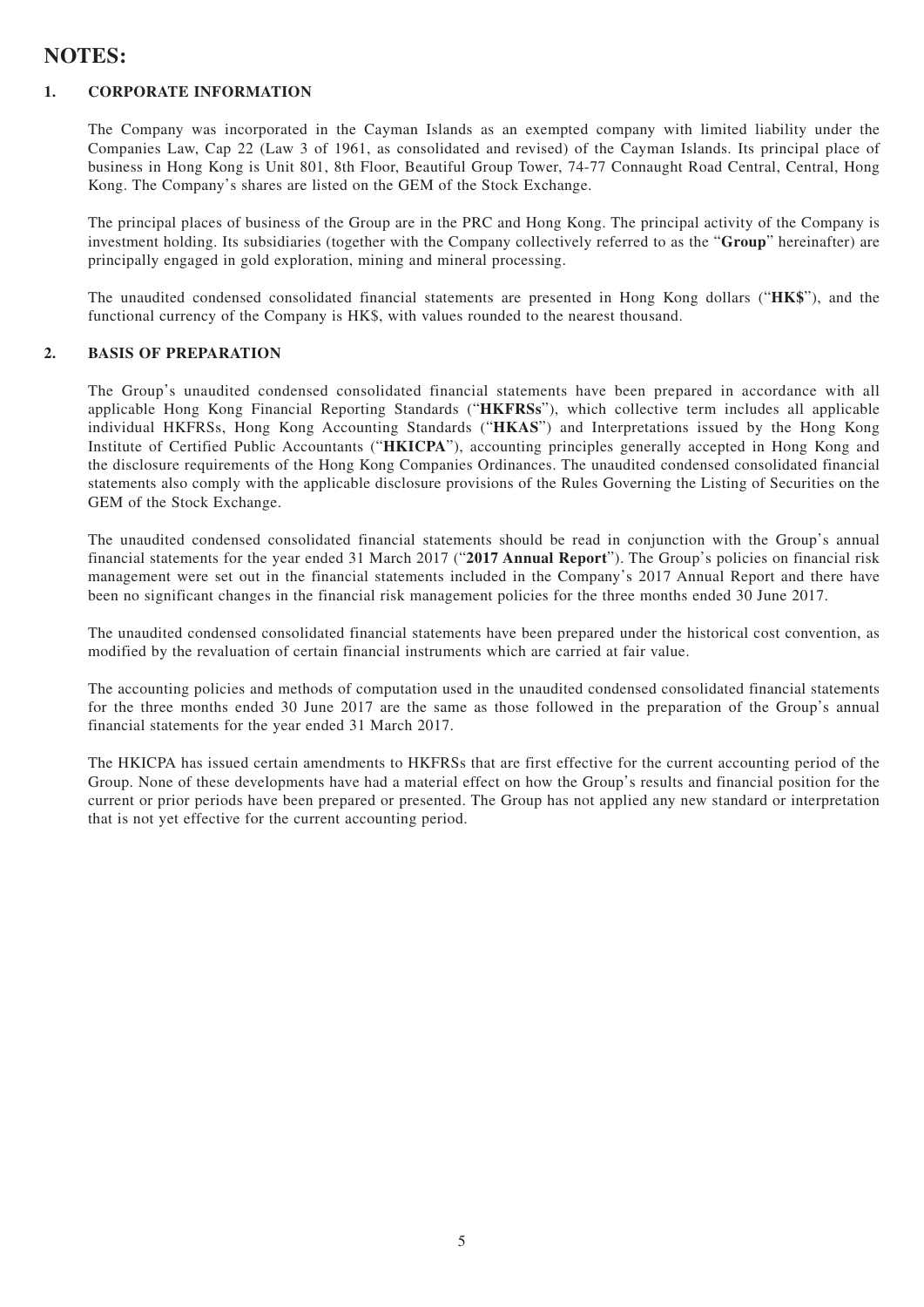#### **3. REVENUE AND OTHER INCOME**

Revenue represents the net value of goods sold, net of trade discounts and returns and various types of government surcharges where applicable, and the value of services rendered:

|               |                            | (Unaudited) |  |  |
|---------------|----------------------------|-------------|--|--|
|               | Three months ended 30 June |             |  |  |
|               | 2017                       | 2016        |  |  |
|               | <b>HK\$'000</b>            | HK\$'000    |  |  |
| Revenue       |                            |             |  |  |
| Sale of goods | 36,984                     | 6,374       |  |  |
|               |                            |             |  |  |
|               | 36,984                     | 6,374       |  |  |
| Other income  |                            |             |  |  |
| Sundry income | 1,880                      | 95          |  |  |
|               |                            |             |  |  |
|               | 1,880                      | 95          |  |  |
|               |                            |             |  |  |

#### **4. LOSS BEFORE TAX**

The Group's loss before tax is arrived at after charging the following:

|                                                          | (Unaudited)<br>Three months ended<br>30 June |          |  |
|----------------------------------------------------------|----------------------------------------------|----------|--|
|                                                          |                                              |          |  |
|                                                          |                                              |          |  |
|                                                          | 2017                                         |          |  |
|                                                          | <b>HK\$'000</b>                              | HK\$'000 |  |
| Cost of inventories sold                                 | 18,442                                       | 3,055    |  |
| Auditors' remuneration                                   | 56                                           | 250      |  |
| Depreciation*                                            | 5,871                                        | 5,812    |  |
| Operating lease rentals in respect of land and buildings | 44                                           | 73       |  |
| Staff costs including directors' emoluments:             |                                              |          |  |
| Salaries, wages, allowances and benefits in kind         | 7,130                                        | 2,283    |  |
| Retirement benefits scheme contributions                 | 18                                           | 15       |  |
| <b>Staff</b> costs                                       | 7,148                                        | 2,298    |  |

\* HK\$85,305 (30 June 2016: HK\$63,149) are included in administrative expenses and HK\$5,785,683 (30 June 2016: HK\$5,811,011) are included in cost of sales.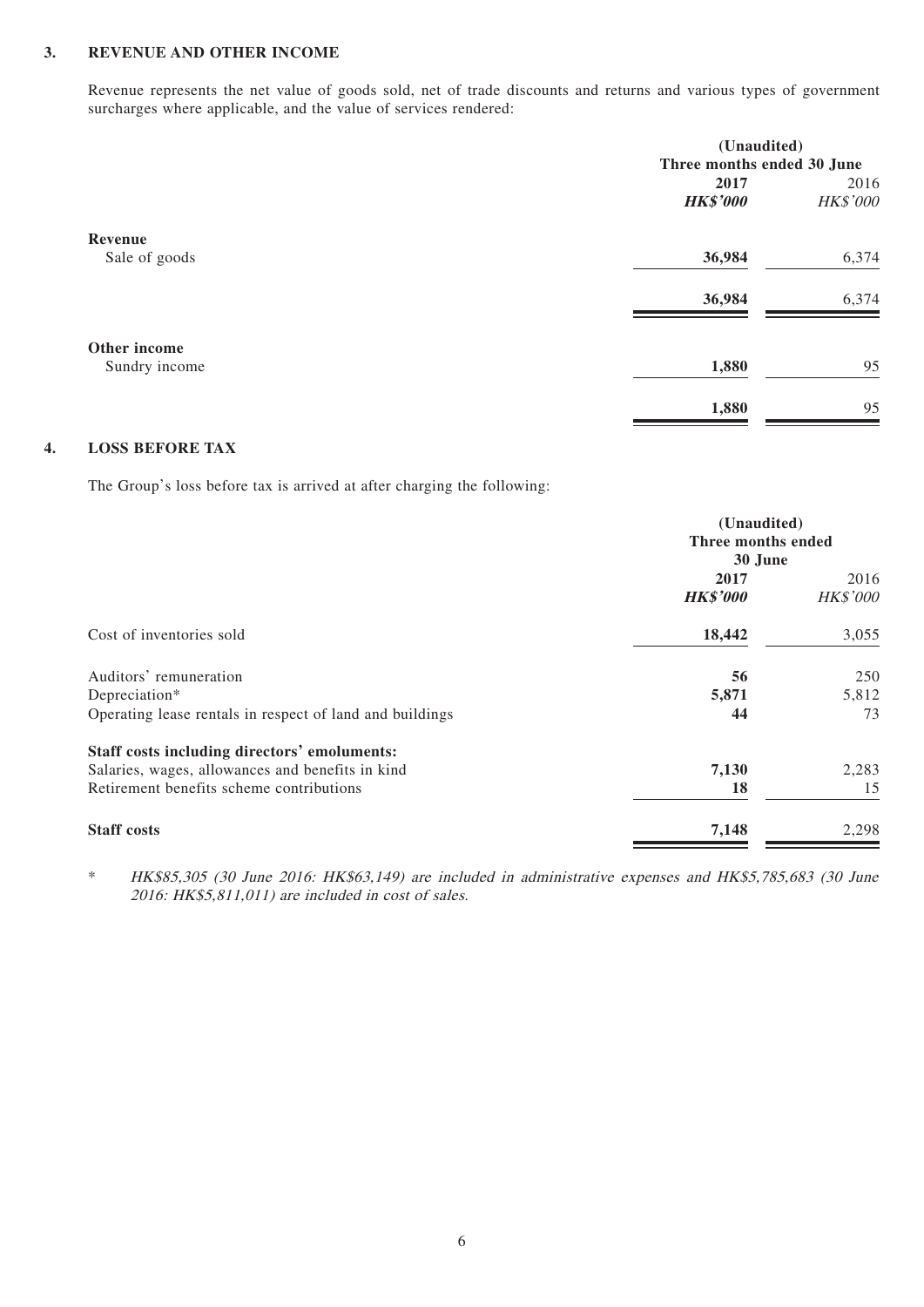|                                                    | (Unaudited)<br>Three months ended<br>30 June |                  |
|----------------------------------------------------|----------------------------------------------|------------------|
|                                                    | 2017<br><b>HK\$'000</b>                      | 2016<br>HK\$'000 |
| Current tax – overseas<br>Provision for the period |                                              |                  |
| Income tax expense                                 |                                              |                  |

No provision for Hong Kong profits tax has been made in the financial statements as the Group had no assessable profit for the period (30 June 2016: Nil).

Overseas taxation represents tax charges on the estimated assessable profits of subsidiaries operating overseas including the PRC, calculated at rates applicable in the respective jurisdictions for the period.

#### **6. LOSSES PER SHARE**

The calculation of the basic and diluted losses per share attributable to the equity holders of the Company is based on the following:

#### **Basic**

|                                                        | (Unaudited)<br>Three months ended |                 |  |
|--------------------------------------------------------|-----------------------------------|-----------------|--|
|                                                        | 30 June                           |                 |  |
|                                                        | 2017                              |                 |  |
|                                                        | <b>HK\$'000</b>                   | <i>HK\$'000</i> |  |
| Loss attributable to the equity holders of the Company | (11,361)                          | (8,525)         |  |
| Weighted average number of ordinary shares in issue    | 17,408,320,928                    | 13,448,488,271  |  |
| Basic losses per share (HK cents)                      | (0.07)                            | (0.06)          |  |

#### **Diluted**

Diluted losses per share is calculated by adjusting the weighted average number of ordinary shares outstanding to assume exercise/conversion of all dilutive potential ordinary shares. The Company has 1 category of dilutive potential ordinary shares: share options.

As the Company's share options where applicable had an anti-dilutive effect to the basic loss per share calculation for the three months ended 30 June 2017, the conversion of the above potential dilutive shares is not assumed in the calculation of diluted loss per share.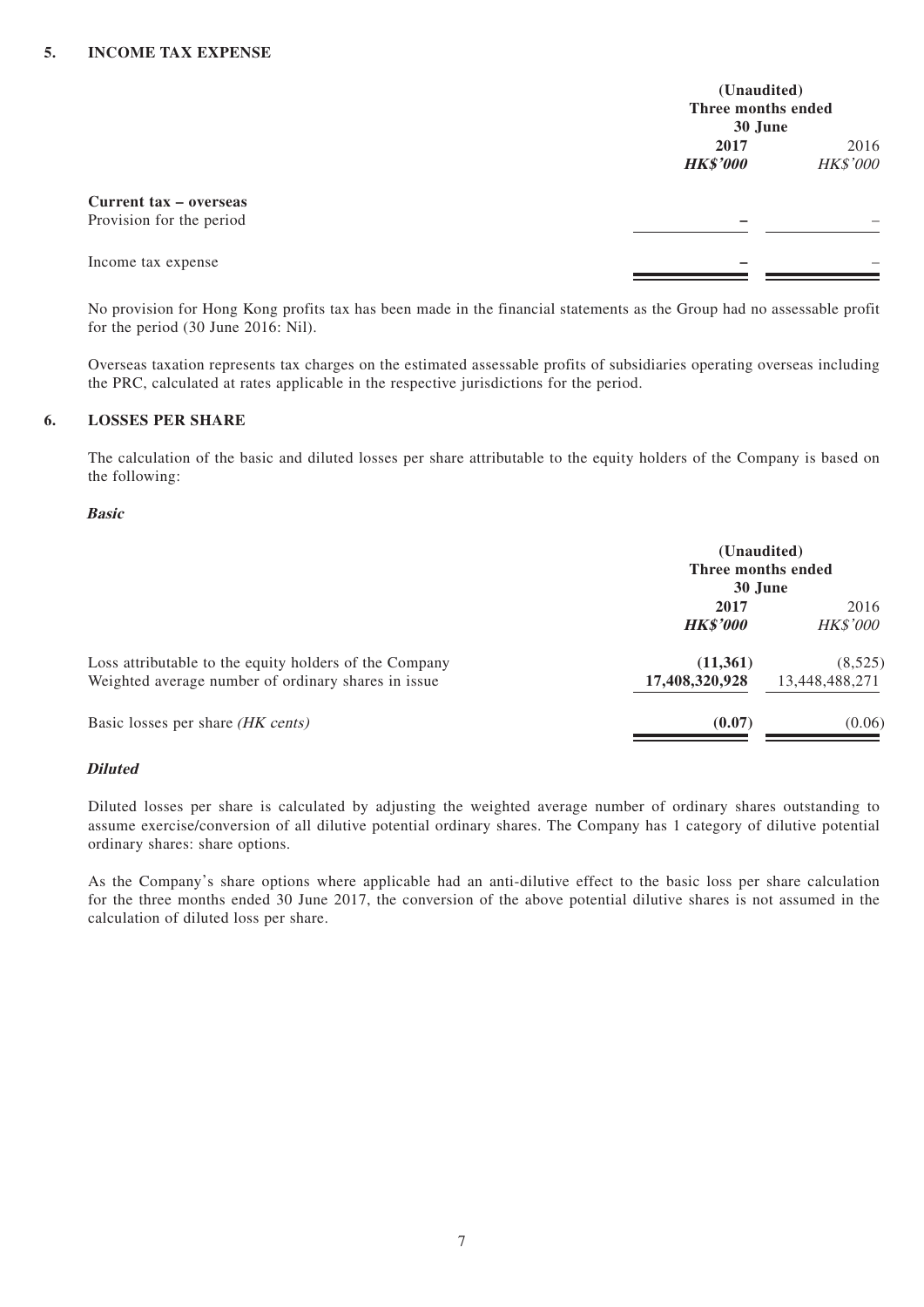# **MANAGEMENT DISCUSSION AND ANALYSIS**

## **Financial review**

The principal activity of the Company is investment holding. Its subsidiaries (together with the Company collectively referred to as the "**Group**" hereinafter) are principally engaged in gold exploration, mining and mineral processing with gold concentrate as its product.

For the three months ended 30 June 2017, the Group's revenue was approximately HK\$37.0 million (2016: approximately HK\$6.4 million). Respective state of affairs of the Group is set out in the unaudited condensed consolidated financial statements on pages 2 to 4 of this announcement.

Consolidated loss of the Company amounted to approximately HK\$8.8 million for the three months ended 30 June 2017 (three months ended 30 June 2016: loss of approximately HK\$10.1 million) which was arrived at after the inclusion of the substantial non-recurring legal and resumption expenses of approximately HK\$10.2 million incurred by the Company (30 June 2016: HK\$1.2 million) for, among others, defending vigorously the two winding up petitions against the Company in the Cayman Islands and Hong Kong as well as for the resumption in trading of the Company's shares after more than six years of trading suspension ("**Legal and Resumption Expenses**"). Before the Legal and Resumption Expenses, the consolidated profit of the Company for the three months ended 30 June 2017 would be approximately HK\$1.4 million. The Legal and Resumption Expenses were absorbed by the equity holders of the Company. As such, the Company recorded a loss of approximately HK\$11.3 million attributable to equity holders of the Company whereas profit attributable to non-controlling interest was approximately HK\$2.5 million. It is expected that no more Legal and Resumption Expenses will be incurred after resumption in trading of the Company's shares ("**Share(s)**") on the Stock Exchange.

Basic loss per Share was approximately HK cents 0.07 for the three months ended 30 June 2017 (three months ended 30 June 2016: loss of approximately HK cents 0.06). There will be no payment of dividend for the three months ended 30 June 2017 (30 June 2016: nil).

## **Charge on the Group's assets**

As at 30 June 2017, the Group's long term loans were secured by the inventories of the Group's operating subsidiary, Tongguan Taizhou Mining Company Limited ("**Taizhou Mining**").

### **Exposure to exchange risks**

Since the Group's borrowings and its source of income are primarily denominated in the respective group companies functional currency which are mainly in HK\$ or Renminbi, the exposure to foreign exchange rate fluctuations is minimal.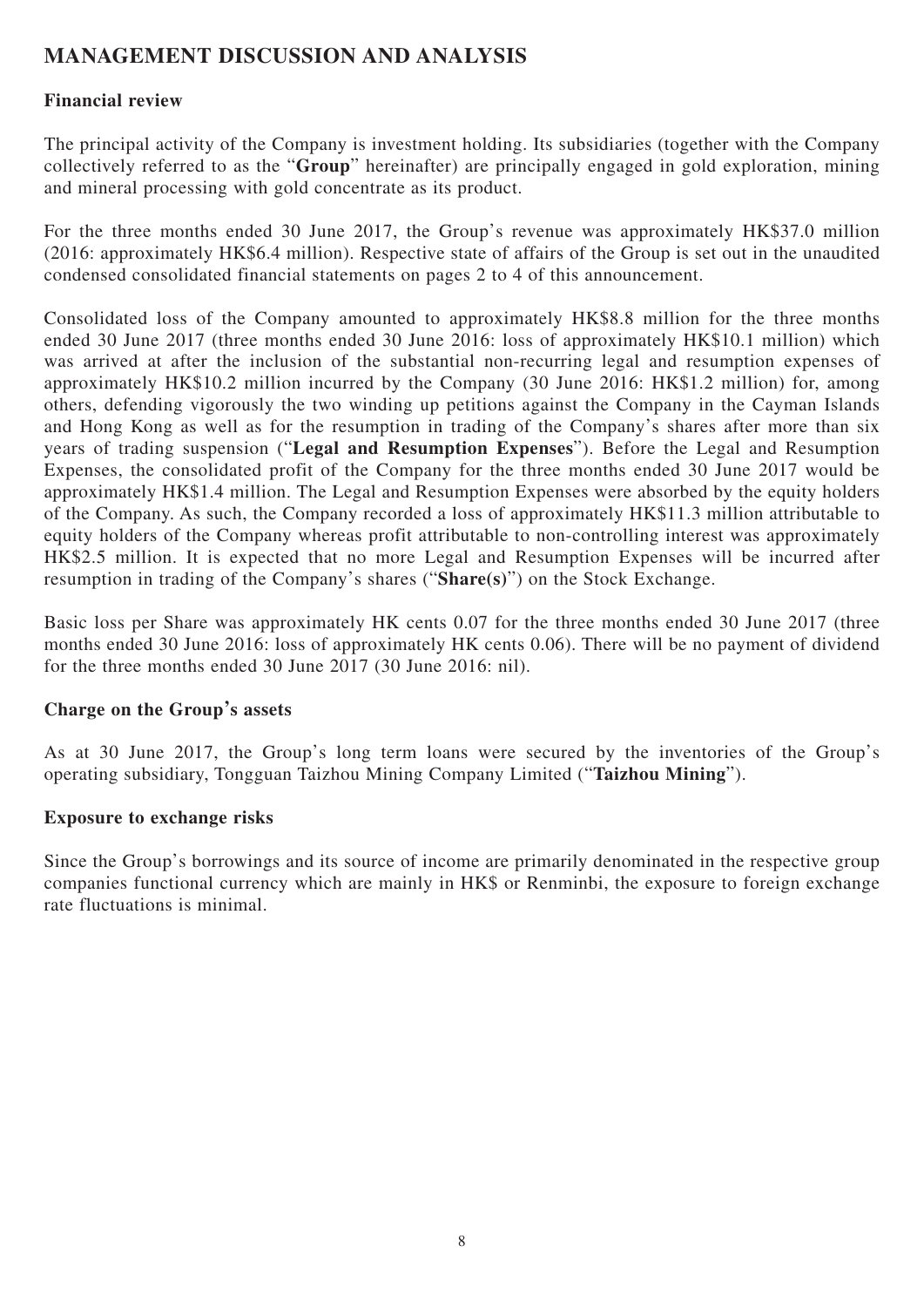## **Significant investment, material acquisition and disposal**

The Group did not have any significant investment, material acquisition and disposal throughout the period under review.

In addition, the Company is now focusing on developing and strengthening its existing business and will explore investment opportunities in order to broaden the income stream of the Group, enrich its reserves and resources, enhance the profitability of the Group and eventually bring a fruitful return to the shareholders of the Company and shareholders of the Company's subsidiaries.

## **Related party transactions with connected person(s)**

The loans from Mr. Ma Qianzhou ("**Mr. Ma**") and Ms. Zhao Yuebing, directors of Taizhou Mining and thus connected persons of the Group, to Taizhou Mining were fully exempted connected transactions pursuant to Chapter 20 of the GEM Listing Rules as these were conducted on normal commercial terms or better and these were not secured by the assets of the Group.

## **Employees and remuneration policies**

As at 30 June 2017, the Group had 59 employees (30 June 2016: 71) situated mainly in the PRC and Hong Kong. The Group's emoluments policies are formulated based on industry practices and performance of individual employees. For the three months ended 30 June 2017, the total staff costs (including directors' emoluments) amounted to approximately HK\$7.1 million (30 June 2016: approximately HK\$2.3 million). During the three months ended 30 June 2017, no share option had been granted by the Company. Details of employees' remuneration are set out in note 4 of the unaudited condensed consolidated financial statements in this announcement.

## **DIVIDEND**

The Directors do not recommend the payment of dividend for the three months ended 30 June 2017. (three months ended 30 June 2016: nil)

# **MAJOR EVENTS DURING AND AFTER THE REPORTING PERIOD**

## **(i) Completion of the open offer and resumption in trading in the shares of the Company on 9 May 2017**

After suspension in trading of more than 6 years since 11 November 2010, trading in the Shares has been resumed on 9 May 2017.

Following the review hearing held on 9 December 2016, the Listing Appeals Committee of the Stock Exchange decided to conditionally accept the Company's resumption proposal (the "**Resumption Proposal**"), which involves, among others, an open offer (the "**Open Offer**"), debt capitalisation, debt settlement and release of all outstanding financial results.

On 24 February 2017, the Company entered into an underwriting agreement for the purpose of conducting the Open Offer. The Company received overwhelming support from its shareholders in respect of the Open Offer and the Open Offer was over-subscribed.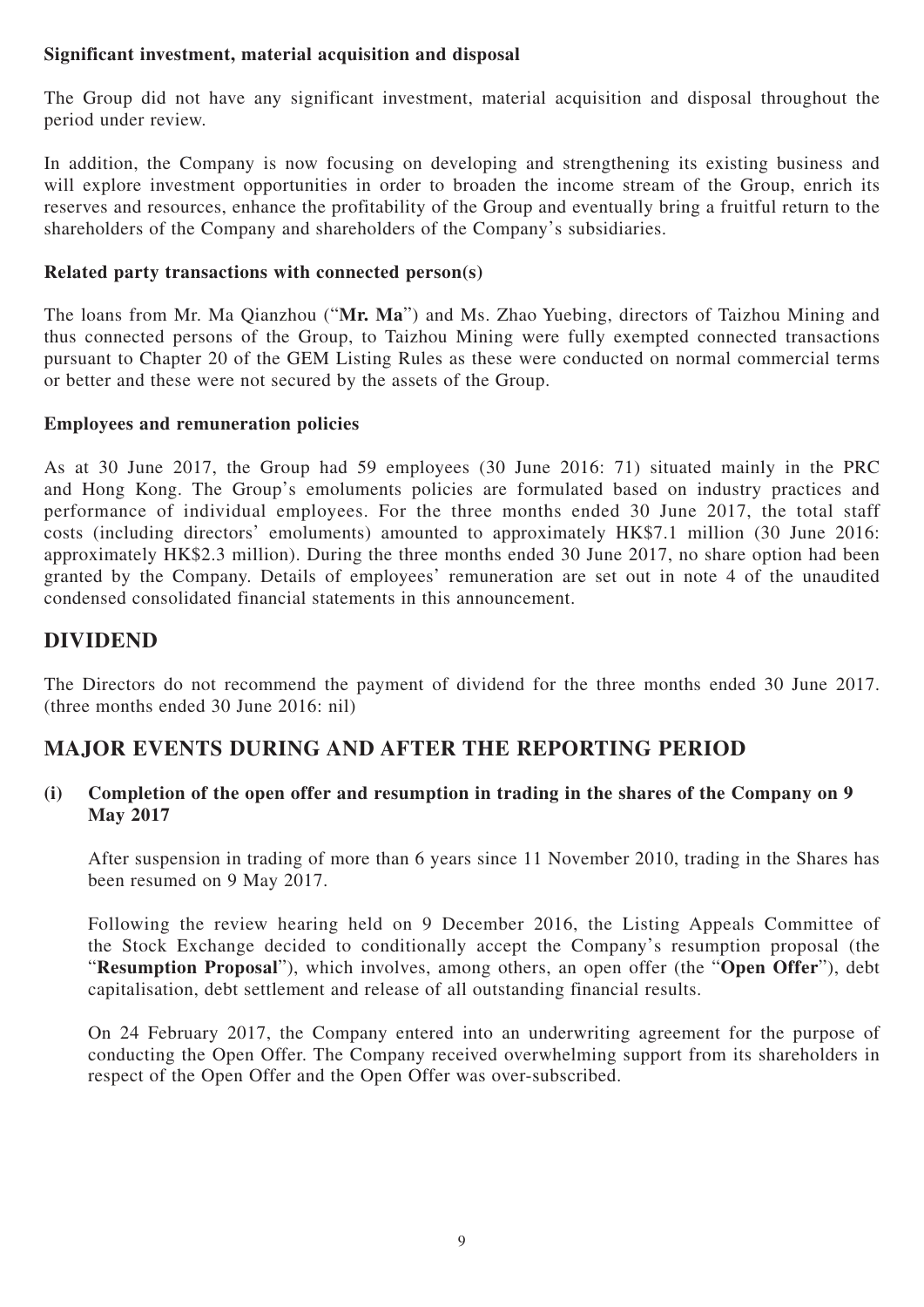On 8 May 2017, the Company allotted and issued 6,724,244,135 offer Shares under the Open Offer on the basis of one (1) offer Share for every two (2) existing Shares at the subscription price of HK\$0.02 per offer Share.

With the Company's fulfillment of all resumption conditions as set by the Listing Appeals Committee of the Stock Exchange and completion of the Open Offer, which details were set out in the announcements of the Company dated 21 March 2017 and 5 May 2017 respectively, trading in the Shares has been resumed on 9 May 2017.

### **Use of net proceeds of the Open Offer**

Net proceeds of approximately HK\$131 million were raised from the Open Offer (the "**Net Proceeds**").

For the period from the completion of the Open Offer up to 30 June 2017, approximately HK\$76.5 million of the Net Proceeds has been used as intended, including: (i) approximately HK\$61.6 million for repayment of the Company's debts; and (ii) approximately HK\$14.9 million for general working capital.

### **(ii) Withdrawal of the winding up petitions in the Cayman Islands and Hong Kong**

On 12 April 2017, the Company received the sealed order of the High Court of Hong Kong for the dismissal of the petition for the winding-up of the Company presented by Mr. Lee Shing in Hong Kong on 10 April 2017.

At the adjourned hearing on 26 April 2017 (Cayman time), the Grand Court of the Cayman Islands granted leave to Mr. Lau Kin to withdraw the winding-up petition presented by him to the Grand Court of the Cayman Islands against the Company with no order as to costs.

### **(iii) Debt capitalisation**

The Company entered into the following subscription agreements with its creditors in furtherance of the Resumption Proposal:

### **(a) The first subscription agreement**

On 10 April 2017, a shares subscription agreement (as amended by a supplemental agreement dated 8 June 2017) was entered into by the Company as the issuer and Mr. Lee Wing Leung (the "**First Subscriber**") as the subscriber whereby the Company conditionally agreed to issue and allot, and the First Subscriber conditionally agreed to subscribe for 329,000,000 new Shares at the subscription price of HK\$0.02 per new Share.

The aforesaid agreement was completed on 17 July 2017 and the subscription monies payable by the First Subscriber were settled by way of capitalising the debts due by the Company to the First Subscriber to the extent of HK\$6,580,000.00. 329,000,000 new Shares were issued and allotted by the Company accordingly. The Company also settled the balance of the debts due by the Company to the First Subscriber of HK\$7.90 in cash.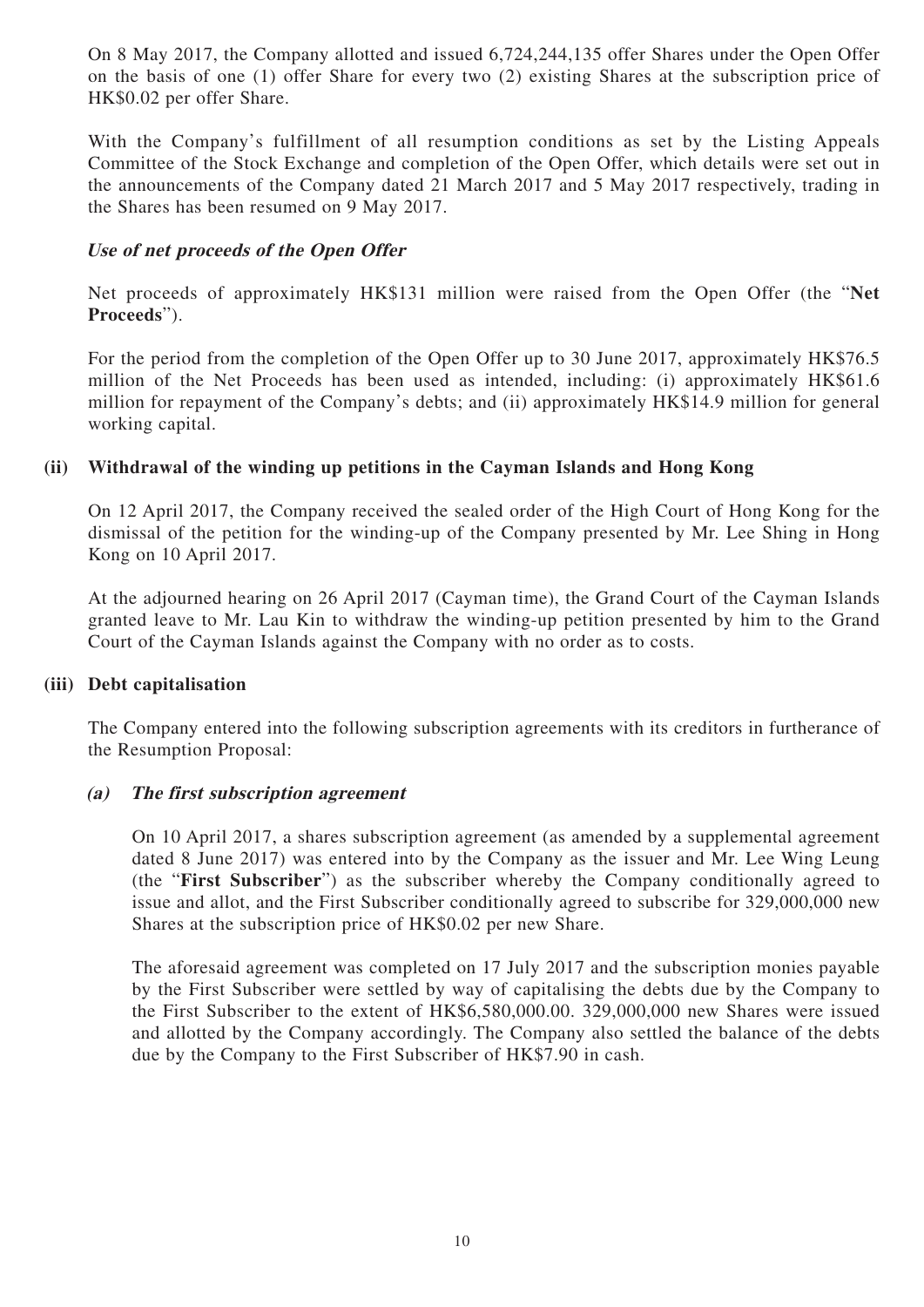### **(b) The second subscription agreement**

On 10 April 2017, a shares subscription agreement was entered into by the Company as the issuer and Mr. Zhou Yong (the "**Second Subscriber**") as the subscriber whereby the Company conditionally agreed to issue and allot, and the Second Subscriber conditionally agreed to subscribe for 1,750,000,000 new Shares at the subscription price of HK\$0.02 per new Share.

The aforesaid agreement was completed on 17 July 2017 and the subscription monies payable by the Second Subscriber were settled by way of capitalising the debts due by the Company to the Second Subscriber to the extent of HK\$35,000,000.00. 1,750,000,000 new Shares were issued and allotted by the Company accordingly.

### **(c) The third subscription agreement**

On 8 June 2017, a shares subscription agreement was entered into by the Company as the issuer and J. Thomson Asset Investment Limited (the "**Third Subscriber**") as the subscriber whereby the Company conditionally agreed to issue and allot, and the Third Subscriber conditionally agreed to subscribe for 200,000,000 new Shares at the subscription price of HK\$0.02 per new Share.

The aforesaid agreement was completed on 17 July 2017 and the subscription monies payable by the Third Subscriber were settled by way of capitalising the debts due by the Company to the Third Subscriber to the extent of HK\$4,000,000.00. 20,000,000 new Shares were issued and allotted by the Company accordingly.

### **(d) The convertible bonds subscription agreement**

On 10 April 2017, a conditional convertible bonds subscription agreement was entered into between the Company as the issuer and the Third Subscriber as the subscriber in relation to the issue of unlisted convertible bonds in an aggregate principal amount of HK\$30,095,357.00 (the "**CB**"). The CB are convertible into new Shares at an initial conversion price of HK\$0.02 per new Share.

The aforesaid agreement was completed on 17 July 2017 and the subscription monies payable by the Third Subscriber were settled by way of capitalising the debts due by the Company to the Third Subscriber to the extent of HK\$30,095,357.00.

Further details of the aforesaid agreements were set out in the circular of the Company dated 21 June 2017.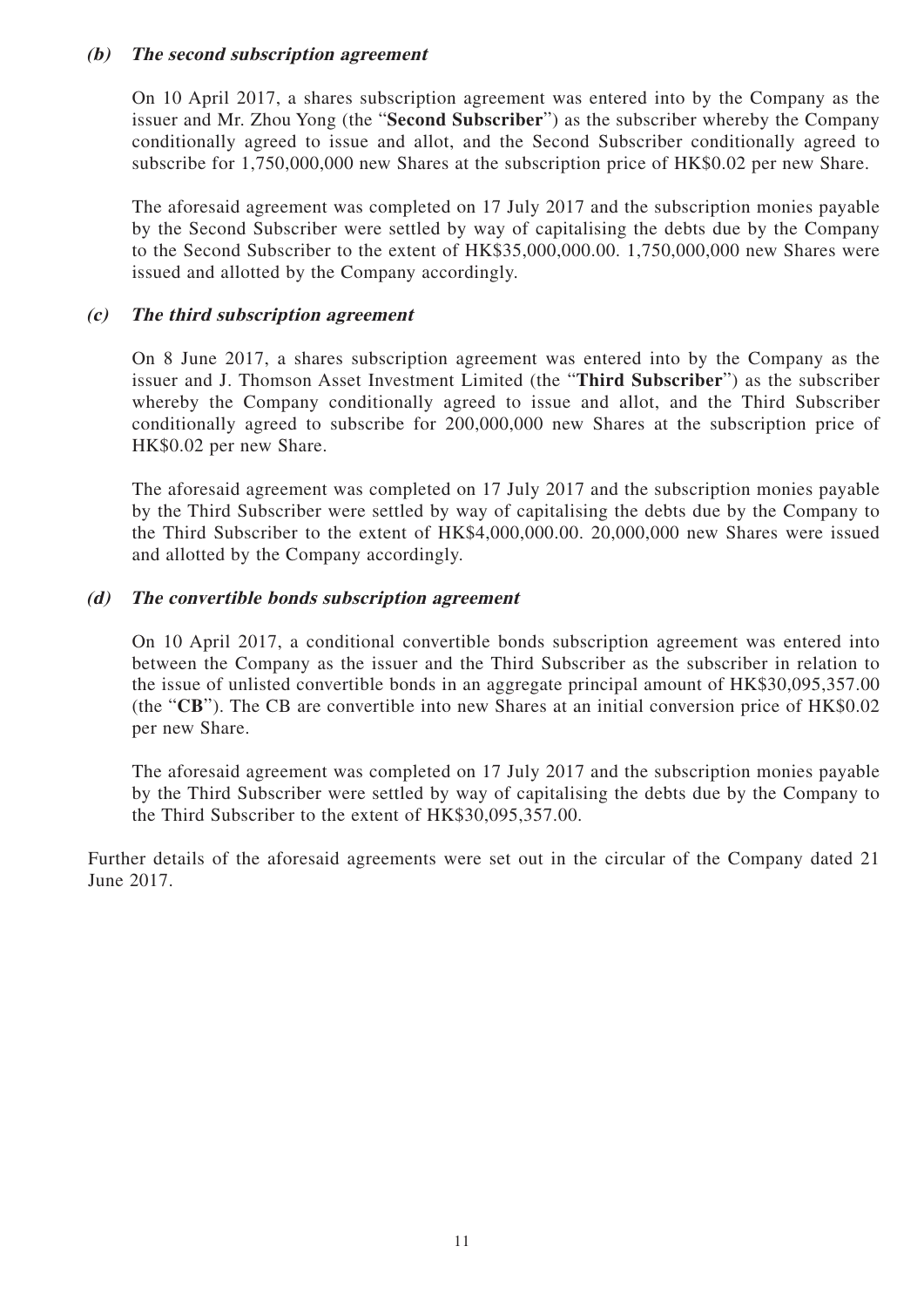## **Adjustments in relation to the share options**

As a result of the Open Offer, the exercise price and the number of new Shares falling to be issued upon exercise of the outstanding share options granted under the Company's share option scheme have been adjusted as follows with effect from 8 May 2017:

|                  |                                                                                          | Immediately prior to the<br>adjustments as a result of the<br>completion of the Open Offer |                                                                                          | Immediately after the<br>adjustments as a result of the<br>completion of the Open Offer |
|------------------|------------------------------------------------------------------------------------------|--------------------------------------------------------------------------------------------|------------------------------------------------------------------------------------------|-----------------------------------------------------------------------------------------|
| Date of grant    | Number of<br>Shares to be<br>issued upon full<br>exercise of the<br><b>Share Options</b> | <b>Exercise</b><br>price per<br><b>Share</b><br>HK\$                                       | Number of<br>Shares to be<br>issued upon full<br>exercise of the<br><b>Share Options</b> | <b>Exercise</b><br>price per<br><b>Share</b><br>HK\$                                    |
| 19 November 2009 | 54,600,000                                                                               | 0.1500                                                                                     | 71,869,980                                                                               | 0.1140                                                                                  |

Save for the above adjustments, all other terms and conditions of the outstanding share options granted under the share option scheme of the Company remain unchanged.

## **PROSPECT**

With completion of the Open Offer, resumption in trading of the Shares took place on 9 May 2017 which formally put an end to the more than six years of trading suspension period of the Company.

Although the financial performance of the Company in the period under review was adversely affected by the substantial non-recurring Legal and Resumption Expenses incurred by the Company for, among others, defending vigorously the winding up petitions against the Company and the implementation of the Resumption Proposal, the Company is back to the right track now.

The Company is now focusing on developing and strengthening its existing business and will explore investment opportunities in order to broaden the income stream of the Group, enrich its reserves and resources, enhance the profitability of the Group and eventually bring a fruitful return to the shareholders of the Company and shareholders of the Company's subsidiaries.

## **OTHER INFORMATION**

## **1. Directors' interest in competing business**

None of the Directors or their respective associates (as defined in GEM Listing Rules) have any interests in any business which compete or may compete with the Group or any other conflicts of interest with the Group.

## **2. Audit committee**

The Company established the audit committee (the "**Audit Committee**") with written terms of reference that sets out the authorities and duties of the committee.

Audit Committee comprises three independent non-executive directors, namely Mr. Jiang Quanming, Mr. Orr Joseph Wai Shing and Mr. Guo Wei. Mr. Jiang Quanming is the chairman of the Audit Committee.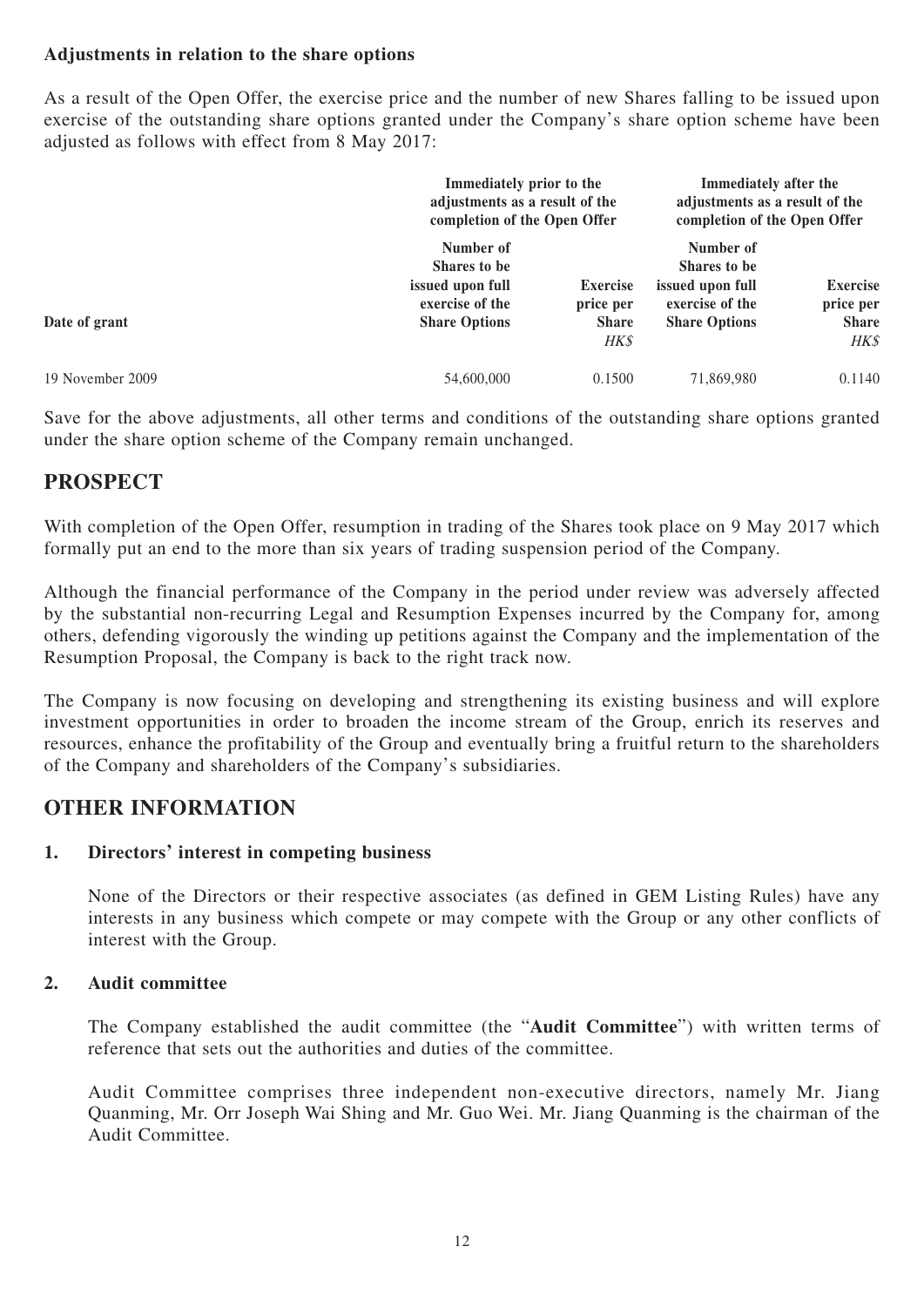The primary duties of the Audit Committee are to review and supervise the financial reporting process and internal control and risk management systems of the Group, maintain an appropriate relationship with the Company's auditors and provide advice and comments to the Board.

The Audit Committee has reviewed the unaudited condensed consolidated financial results of the Group for the three months ended 30 June 2017.

### **3. Purchase, sale or redemption of listed securities**

During the period ended 30 June 2017, neither the Company nor any of its subsidiaries has purchased or sold any of its listed securities.

### **4. Code of conduct regarding securities transactions by directors**

The Company has adopted a code of conduct regarding securities transactions by Directors on terms no less than the required standard of dealings as set out in Rules 5.48 to 5.67 of the GEM Listing Rules. The Company also made specific enquiry with all Directors, and the Company was not aware of any non-compliance with the required standard of dealings and its code of conduct regarding securities transactions by Directors during the period under review.

## **5. Corporate governance practices**

The Company strives to attain and maintain the highest standard of corporate governance as it believes that effective corporate governance practices are fundamental to enhancing shareholder value and safeguarding shareholder interests.

The principles of corporate governance adopted by the Group emphasize a quality board, sound internal control, and transparency and accountability to all its shareholders.

The Company has adopted the code provisions ("**Code Provision(s)**") set out in the Code on Corporate Governance Practices (the "**Code**") set out in Appendix 15 to the GEM Listing Rules and the Company had complied with all Code Provisions as set out in the Code in the period under view, except for the following deviations:

## **Code Provision A.4.2**

Code Provision A.4.2 of the Code stipulates that all directors appointed to fill a casual vacancy should be subject to election by shareholders at the first general meeting after appointment. Every director, including those appointed for a specific term, should be subject to retirement by rotation at least once every three years.

The Company had not held any annual general meeting since the latest annual general meeting held on 16 August 2010. As such, Mr. Orr Joseph Wai Shing, being a director retired and re-elected at the annual general meeting held on 30 September 2009, had not been retired by rotation at least once every three years.

The re-election of retiring directors will be dealt with at the forthcoming annual general meeting of the Company which is scheduled to be held on 11 September 2017.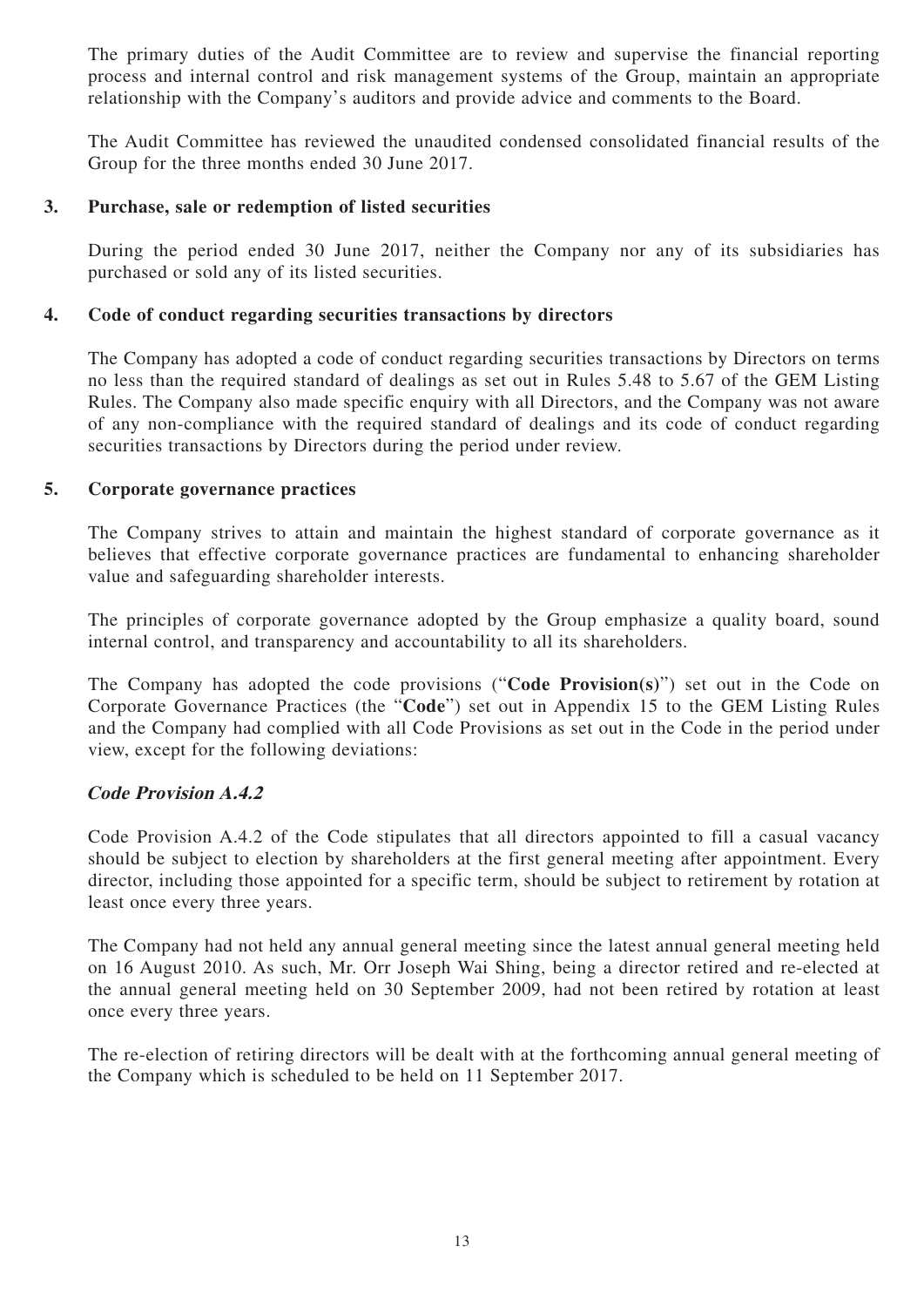## **Code Provision A.6.7**

Code Provision A.6.7 of the Code stipulates that independent non-executive directors and other non-executive directors, as equal board members, should give the board and any committees on which they serve the benefit of their skills, expertise and varied backgrounds and qualifications through regular attendance and active participation. They should also attend general meetings and develop a balanced understanding of the views of shareholders.

## **Code Provision E.1.2**

Code Provision E.1.2 of the Code stipulates that the chairman of the board should attend the annual general meeting. He should also invite the chairman of the audit, remuneration, nomination and any other committees (as appropriate) to attend. In their absence, he should invite another member of the committee or failing this his duly appointed delegate, to attend. These persons should be available to answer questions at the annual general meeting. The chairman of the independent board committee (if any) should also be available to answer questions at any general meeting to approve a connected transaction or any other transaction that requires independent shareholders' approval. An issuer's management should ensure the external auditor attend the annual general meeting to answer questions about the conduct of the audit, the preparation and content of the auditors' report, the accounting policies and auditor independence.

The Company had not held any annual general meeting since the latest annual general meeting held on 16 August 2010. Therefore the Chairman, the independent non-executive directors and the nonexecutive director of the Company did not attend the annual general meetings since then.

## **DIRECTORS' AND CHIEF EXECUTIVES' INTERESTS AND SHORT POSITIONS IN SHARES, UNDERLYING SHARES AND DEBENTURES**

As at 30 June 2017, the interests and short positions of the Directors and chief executives of the Company in the Shares, underlying Shares pursuant to share option scheme of the Company ("**Underlying Shares**") and debentures of the Company or its associated corporations (within the meaning of Part XV of the Securities and Futures Ordinance (the "**SFO**")) which were recorded in the register required to be kept under section 352 of the SFO, or which is otherwise notified to the Company and the Stock Exchange pursuant to Rules 5.46 to 5.67 of the GEM Listing Rules, were as follows:

## **Long positions in Shares and Underlying Shares**

|                      |                   | Number and class of securities | Approximate                 |                                     |
|----------------------|-------------------|--------------------------------|-----------------------------|-------------------------------------|
| <b>Name</b>          | Capacity          | <b>Shares</b>                  | Underlying<br><b>Shares</b> | $\%$ of the<br><b>issued Shares</b> |
| Orr Joseph Wai Shing | Personal interest | -                              | 4,080,530<br>(Note)         | $0.02\%$                            |

Note:

The long position in the Underlying Shares mentioned above represent the Shares to be issued and allotted upon the exercise in full of the share options granted by the Company pursuant to the share option scheme of the Company.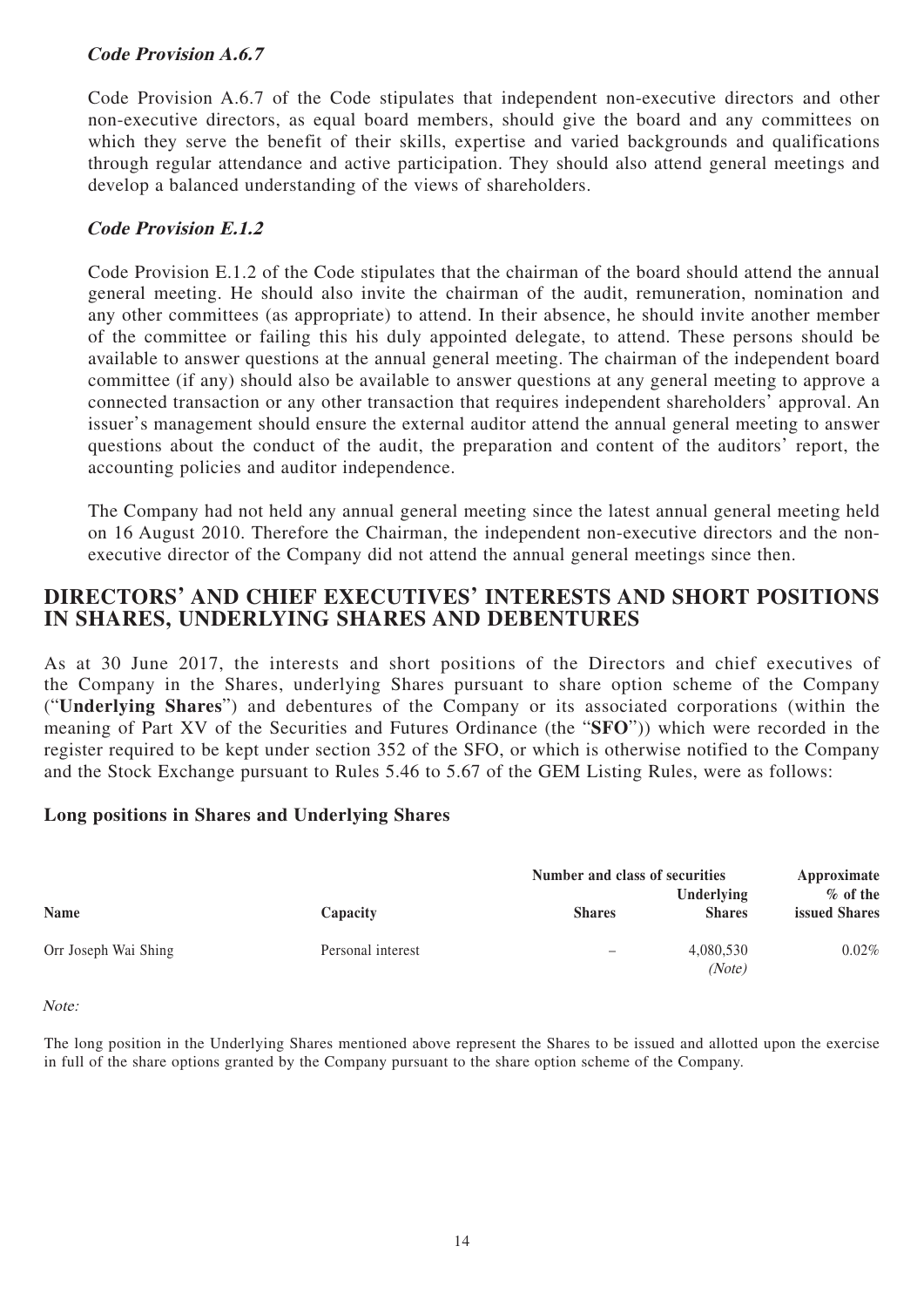Save as disclosed above, as at 30 June 2017, none of the Directors or chief executives of the Company had any interests and short positions in the Shares, Underlying Shares or debentures of the Company or its associated corporations (within the meaning of Part XV of the SFO) which were recorded in the register required to be kept under section 352 of the SFO, or which were required to be notified to the Company and the Stock Exchange pursuant to Rule 5.46 to 5.67 of the GEM Listing Rules.

Save for the share options that were granted under the share option scheme, none of the Directors or employees of the Group or their respective associates were granted by the Company or its subsidiaries the rights to acquire shares or debentures of the Company or any other body corporate, or had exercised any such rights as at 30 June 2017.

## **INTERESTS AND SHORT POSITIONS OF SUBSTANTIAL SHAREHOLDERS IN SHARES AND UNDERLYING SHARES**

As at 30 June 2017, the following persons (other than the Directors and chief executives of the Company whose interests are set out in the section "Directors' and chief executives' interests and short positions in shares, underlying shares and debentures" above) had an interest or short position in the Shares or Underlying Shares which were recorded in the register required to be kept under Section 336 of the SFO:

### **Long positions in Shares and Underlying Shares**

|                                       |                                         | Number and class of securities | Approximate               |               |
|---------------------------------------|-----------------------------------------|--------------------------------|---------------------------|---------------|
|                                       |                                         |                                | Underlying                | $%$ of the    |
| <b>Name</b>                           | Capacity                                | <b>Shares</b>                  | <b>Shares</b>             | issued Shares |
| Mr. Ma                                | Beneficial owner                        | 3,348,585,361<br>(Note 1)      |                           | 16.60%        |
|                                       |                                         |                                | 35,540,100<br>(Note 2)    | 0.18%         |
| Lee Shing                             | Interest in a controlled<br>corporation | 1,603,400,000<br>(Note 3)      |                           | 7.95%         |
| Yong Li Investments Limited           | Beneficial owner                        | 1,603,400,000                  |                           | 7.95%         |
| Wang Dong                             | Interest in a controlled<br>corporation | 1,293,672,000<br>(Note 4)      |                           | 6.41%         |
| Midway International Holdings Limited | Beneficial owner                        | 1,293,672,000                  |                           | 6.41%         |
| The Second Subscriber                 | Beneficial owner                        | 1,750,000,000<br>(Note 5)      |                           | 8.68%         |
| Leung Heung Ying                      | Interest in a controlled<br>corporation | 200,000,000<br>(Note 6)        | 1,504,767,850<br>(Note 7) | 8.45%         |
| The Third Subscriber                  | Beneficial owner                        | 200,000,000<br>(Note 6)        | 1,504,767,850<br>(Note 7) | 8.45%         |